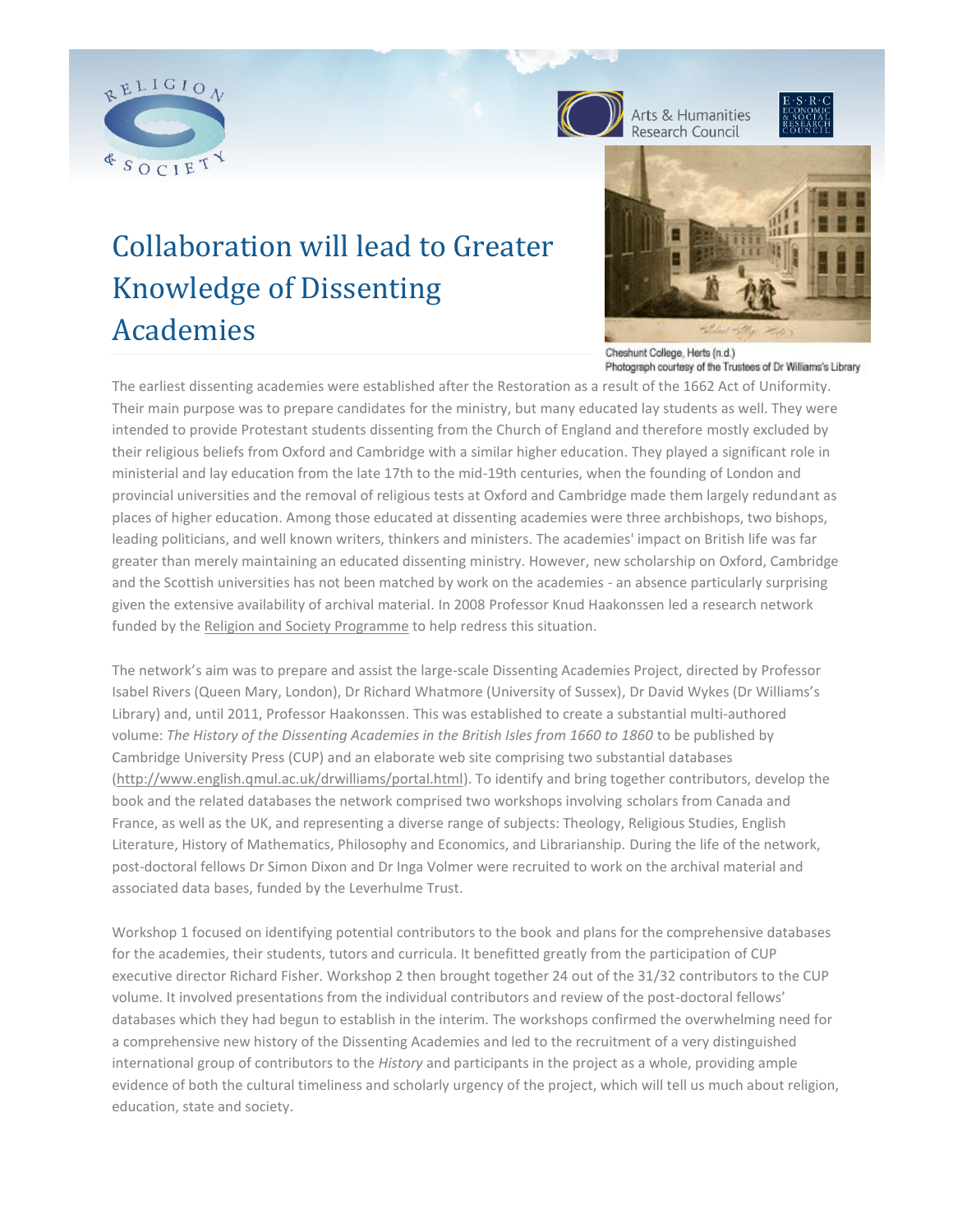





## Find out more...

- Isabel Rivers: <http://www.english.qmul.ac.uk/drwilliams/people/rivers.html>
- Keep an eye out for the *History of the Dissenting Academies in the British Isles, 1660-1860* to be published by CUP in 2014.
- Visit the websites of the two institutions which co-founded the Dissenting Academies Project: Dr Williams's Centre for Dissenting Studies: <http://www.english.qmul.ac.uk/drwilliams/academies.html> and the Sussex Centre for Intellectual History[: http://www.sussex.ac.uk/cih/](http://www.sussex.ac.uk/cih/)

## You might also be interested in...

- Listening to the Dissenting Academies Project's co-directors Isabel Rivers and David Wykes discussing their collaborative studentship also funded by the Religion and Society Programme along with the project's doctoral student Mark Burden who also participated in the Network's first workshop: [http://www.religionandsociety.org.uk/publications/podcasts/show/dr\\_williams\\_s\\_library\\_discussion](http://www.religionandsociety.org.uk/publications/podcasts/show/dr_williams_s_library_discussion)
- Reading about the findings from this studentship: [http://www.religionandsociety.org.uk/research\\_findings/featured\\_findings/anxiety\\_about\\_religious\\_aca](http://www.religionandsociety.org.uk/research_findings/featured_findings/anxiety_about_religious_academies_is_nothing_new) demies is nothing new
- Workshop participant David Bebbington's research network funded by Religion and Society: [http://www.religionandsociety.org.uk/uploads/docs/2012\\_06/1340095883\\_Bebbington\\_Phase\\_1\\_Netwo](http://www.religionandsociety.org.uk/uploads/docs/2012_06/1340095883_Bebbington_Phase_1_Network_Block.pdf) [rk\\_Block.pdf](http://www.religionandsociety.org.uk/uploads/docs/2012_06/1340095883_Bebbington_Phase_1_Network_Block.pdf)

## Project Details

### Award Title

**The History of the Dissenting Academies in the British Isles 1660-1860**

#### Team

**Principal Investigator:** Prof Knud Haakonssen

**Assistant:** Yvonne Santacreu

#### **University**

University of Sussex